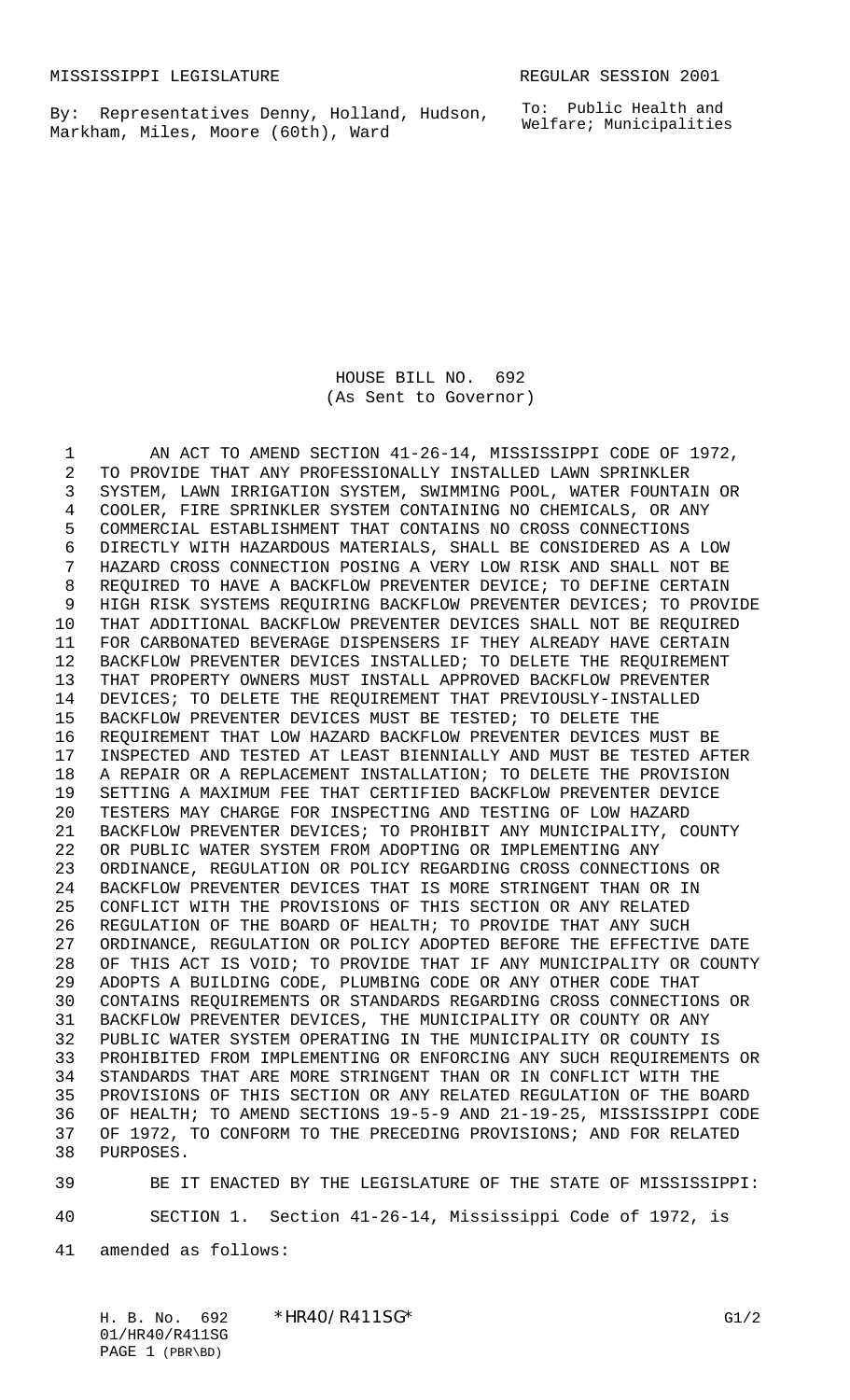41-26-14. (1) The department shall develop and implement a cross connection control program in accordance with this section. Before development of the cross connection control program, the department shall consult with the United States Environmental Protection Agency regarding the development of a federal cross connection control program. It is the intent of the Legislature that any cross connection control program developed and implemented by the department be equivalent to a federal program, unless otherwise provided in this section. **\* \* \***

 (2) (a) The board shall adopt regulations defining a high hazard cross connection and a low hazard cross connection. The board shall determine which low hazard cross connections pose a very low risk and therefore are below regulatory concern. Those low hazard cross connections posing a very low risk shall be exempt from the requirements of this section and shall not be required to have a backflow preventer device. In addition, the regulations shall specify those backflow preventer devices which are recommended to address both high hazard and low hazard cross connections.

 (b) For the purposes of this section, the following cross connections shall be considered as low hazard cross connections posing a very low risk: (i) Any lawn sprinkler system or lawn irrigation

system that is connected to a public water system and was

professionally installed, regardless of whether the system is

underground or above ground or whether the system has pop-up

- sprinkler heads;
- (ii) Any swimming pool that is connected to a public water system and was professionally installed, or any

swimming pool that is connected to a public water system and has a

fill line with an anti-siphon air gap;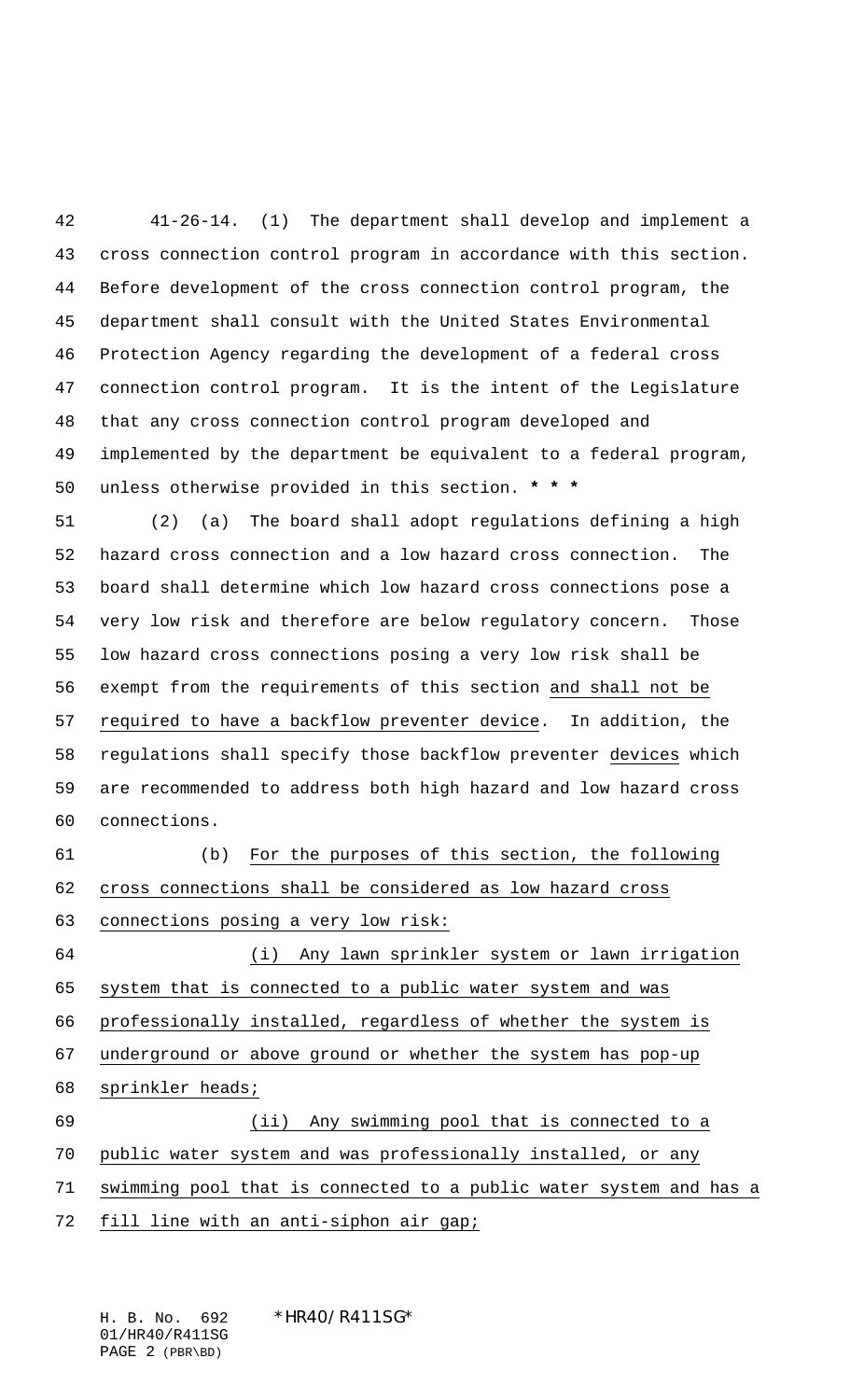(iii) Any water fountain or cooler that provides drinking water for human consumption, that is connected to a public water system and was professionally installed; 76 (iv) Any fire sprinkler system that contains only water or a dry pipe and no chemicals, that is connected to a public water system and was professionally installed; and (v) Any commercial establishment that is connected to a public water system, that contains no cross connections directly with a dangerous or hazardous substance or material. (c) For the purposes of this section, any lawn sprinkler system or lawn irrigation system that is connected to a public water system and either injects or stores lawn chemicals or is connected to a wastewater supply shall be considered as high hazard cross connections and not exempt from the requirements of this section; however, the local public water system shall not be required to conduct an on-site inspection to identify any such system under this paragraph (c). (d) Any regulations that were adopted before the effective date of House Bill No. 692, 2001 Regular Session, to implement a cross connection control program shall be void to the extent those regulations are in conflict or inconsistent with this section. (3) Before December 31, 2000, each public water system shall develop and implement a cross connection control program and shall conduct a survey and on-site visits, as necessary, to locate cross connections within its system. Single family dwellings and multifamily dwellings **\* \* \*** shall be excluded from the survey, unless the public water system has reason to believe a cross connection exists. (4) Before June 30, 2001, each property owner identified by the public water system as having a high hazard cross connection

H. B. No. 692 \*HR40/R411SG\* 01/HR40/R411SG shall install a backflow preventer device. If the property owner 105 already has a backflow preventer device installed and the backflow

PAGE 3 (PBR\BD)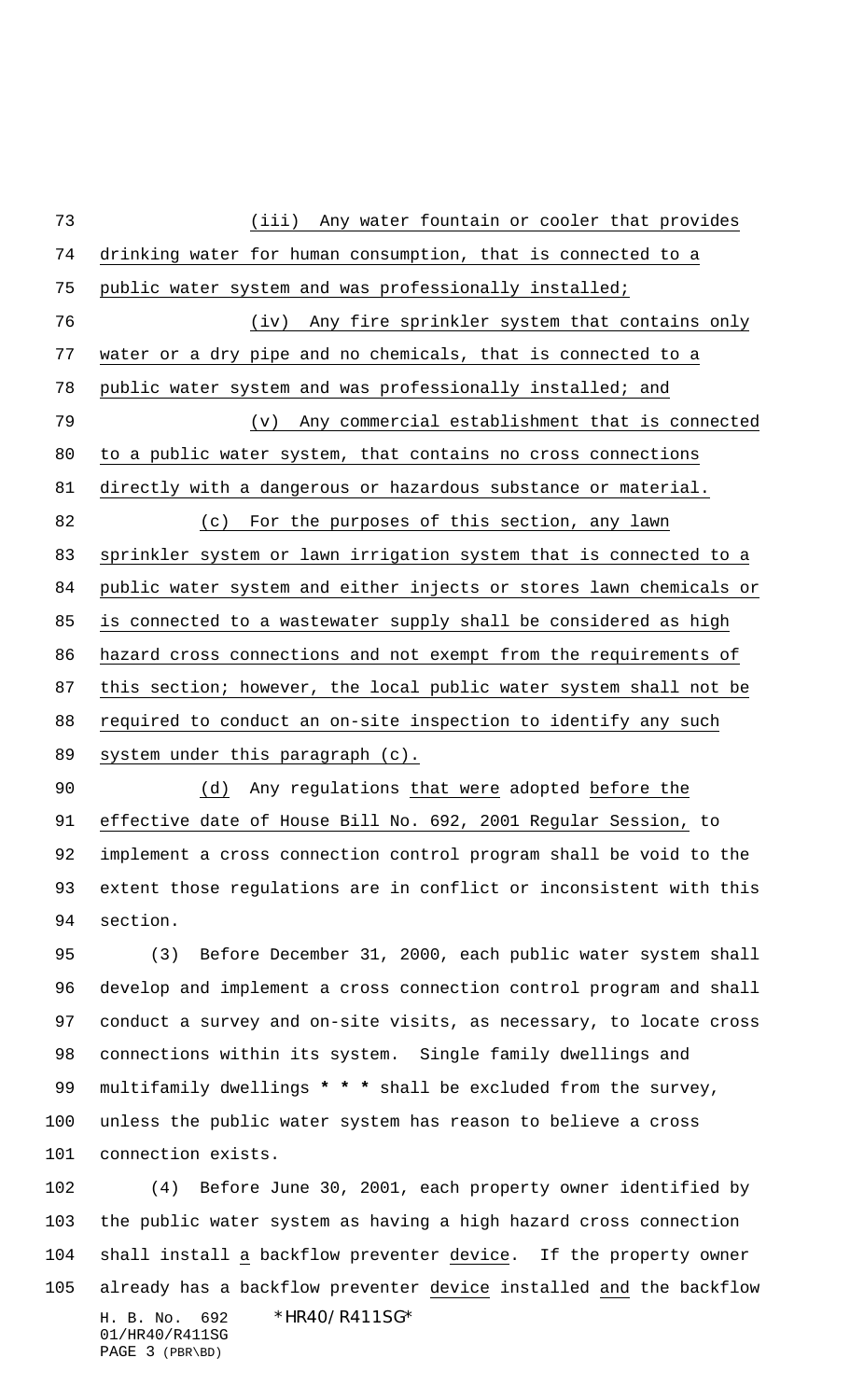preventer device functions properly, the public water system shall consider the backflow preventer device approved and shall allow the installed backflow preventer device to remain in place until the backflow preventer device fails to function properly. Additional backflow preventer devices shall not be required for carbonated beverage dispensers if (a) the water supply connection to the carbonated beverage dispenser is protected against backflow by a backflow preventer device conforming to ASSE 1022 or by an air gap, and (b) the backflow preventer device and the piping downstream from the device are not affected by carbon dioxide gas. (5) Before June 30, 2004, each property owner identified by the public water system as having a low hazard cross connection shall install a backflow preventer device. This requirement does not apply to any low hazard cross connection that poses a very low risk. If the property owner already has a backflow preventer device installed and the backflow preventer device functions properly, the public water system shall consider the backflow preventer device approved and shall allow the installed backflow preventer device to remain in place until the backflow preventer 125 device fails to function properly.

 (6) Each high hazard backflow preventer device shall be inspected and tested at least annually. **\* \* \*** If a high hazard backflow preventer device fails to function properly, the property owner shall have the backflow preventer device repaired and retested or shall install a new approved backflow preventer device within thirty (30) days of the initial test. If a low hazard backflow preventer device fails to function properly, the property owner shall have the backflow preventer device repaired **\* \* \*** or shall install a new **\* \* \*** backflow preventer device within ninety (90) days after the date the backflow preventer device first fails to function properly.

 (7) All inspection and testing of backflow preventer devices under this section shall be conducted by a certified tester,

H. B. No. 692 \*HR40/R411SG\* 01/HR40/R411SG PAGE 4 (PBR\BD)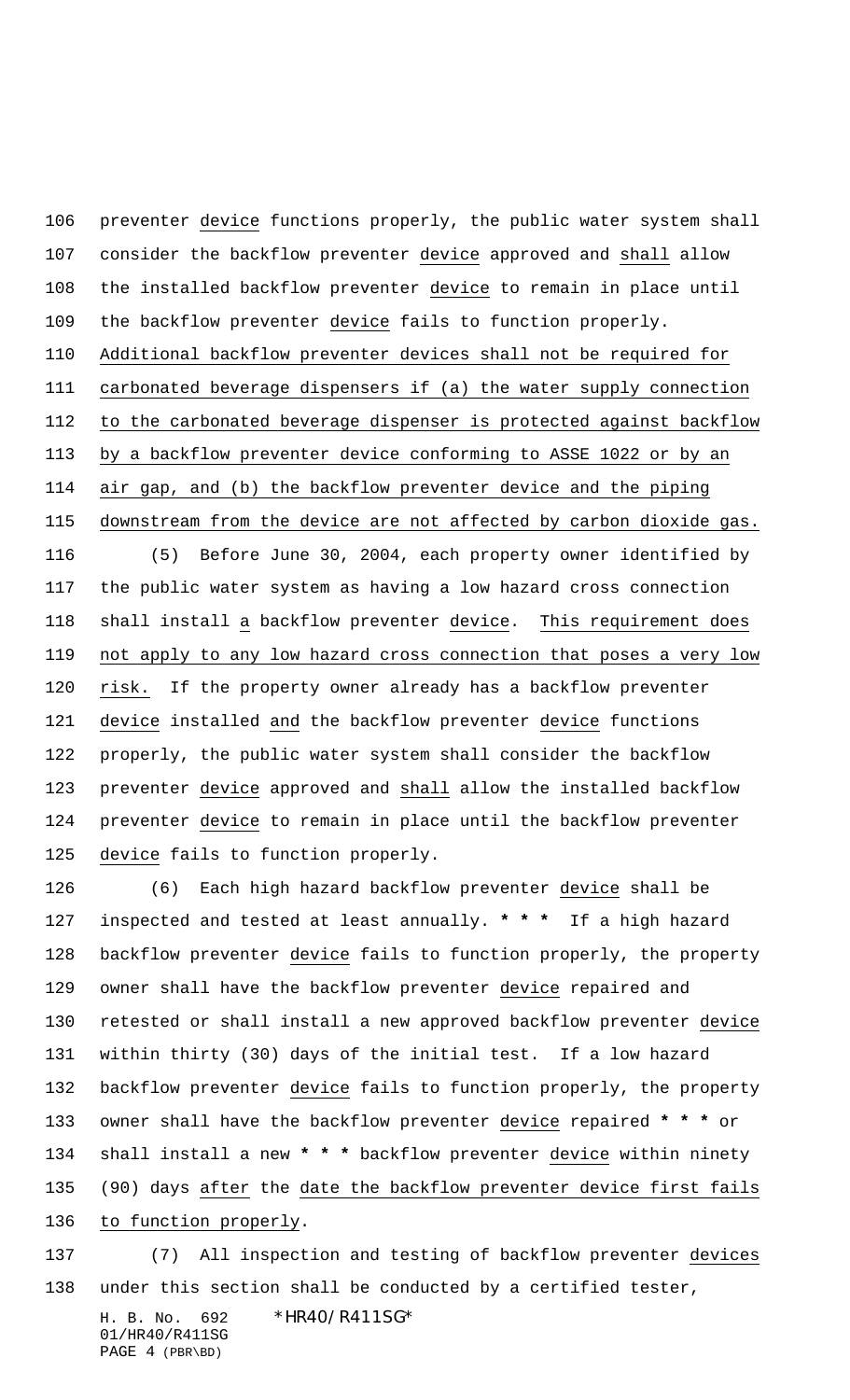unless otherwise provided in the regulations of the board.

 Certified backflow preventer device testers shall be licensed by the department under those conditions as the department deems appropriate. **\* \* \***

 (8) If a property owner fails to install a backflow preventer device or fails to have a backflow preventer device tested as required by this section, the public water system may discontinue service to that property owner until the failure is corrected.

 (9) After the dates specified in subsections (4) and (5) of this section, it is unlawful to install or allow the installation or maintenance of any cross connection, auxiliary intake or bypass, unless the source and quality of water from the auxiliary supply, the method of connection and the use and operation of that cross connection, auxiliary intake or bypass has been approved by the director. However, this subsection does not authorize the director to modify, supersede or suspend any provision of this section regarding backflow preventer devices.

H. B. No. 692 \*HR40/R411SG\* (10) (a) A municipality, county or public water system shall not adopt or implement any ordinance, rule, regulation, standard or policy regarding cross connections or backflow preventer devices that is more stringent or extensive in scope, coverage or effect than the provisions of this section or any rules or regulations adopted by the board to implement this 163 section, or is in conflict or inconsistent with the provisions of this section or any rules or regulations adopted by the board to implement this section. Any such ordinance, rule, regulation, standard or policy regarding cross connections or backflow preventer devices that was adopted before the effective date of House Bill No. 692, 2001 Regular Session, is void to the extent that it is more stringent or extensive in scope, coverage or 170 effect than the provisions of this section or any rules or 171 regulations adopted by the board to implement this section, or is

01/HR40/R411SG PAGE 5 (PBR\BD)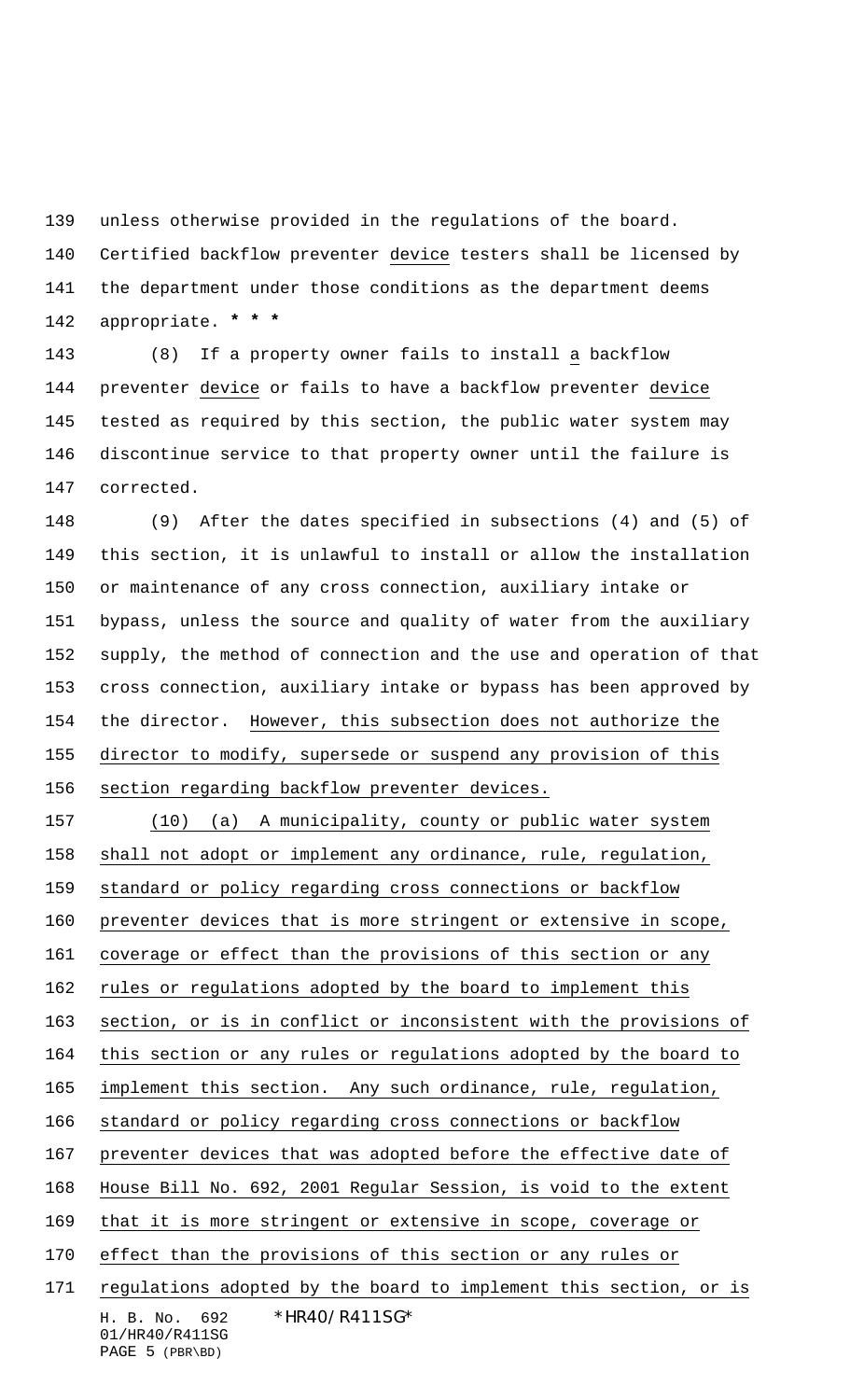in conflict or inconsistent with the provisions of this section or

 any rules or regulations adopted by the board to implement this section.

 (b) If any municipality or county adopts or has previously adopted a building code, plumbing code or any other code that contains requirements or standards regarding cross connections or backflow preventer devices, the municipality or county or any public water system operating in the municipality or county shall not implement or enforce any such requirements or standards that are more stringent or extensive in scope, coverage or effect than the provisions of this section or any rules or regulations adopted by the board to implement this section, or are in conflict or inconsistent with the provisions of this section or any rules or regulations adopted by the board to implement this 186 section.

 SECTION 2. Section 19-5-9, Mississippi Code of 1972, is amended as follows:

H. B. No. 692 \*HR40/R411SG\* 19-5-9. The construction codes published by a nationally recognized code group which sets minimum standards and has the proper provisions to maintain up-to-date amendments are **\* \* \*** adopted as minimum standard guides for building, plumbing, electrical, gas, sanitary, and other related codes in Mississippi. Any county within the State of Mississippi, in the discretion of the board of supervisors, may adopt building codes, plumbing codes, electrical codes, sanitary codes, or other related codes dealing with general public health, safety or welfare, or a combination of the same, within but not exceeding the provisions of the construction codes published by nationally recognized code groups, by order or resolution in the manner **\* \* \*** prescribed in this section, but those codes so adopted shall apply only to the unincorporated areas of the county. However, those codes shall not apply to the erection, maintenance, repair or extension of farm buildings or farm structures, except as may be required under

01/HR40/R411SG PAGE 6 (PBR\BD)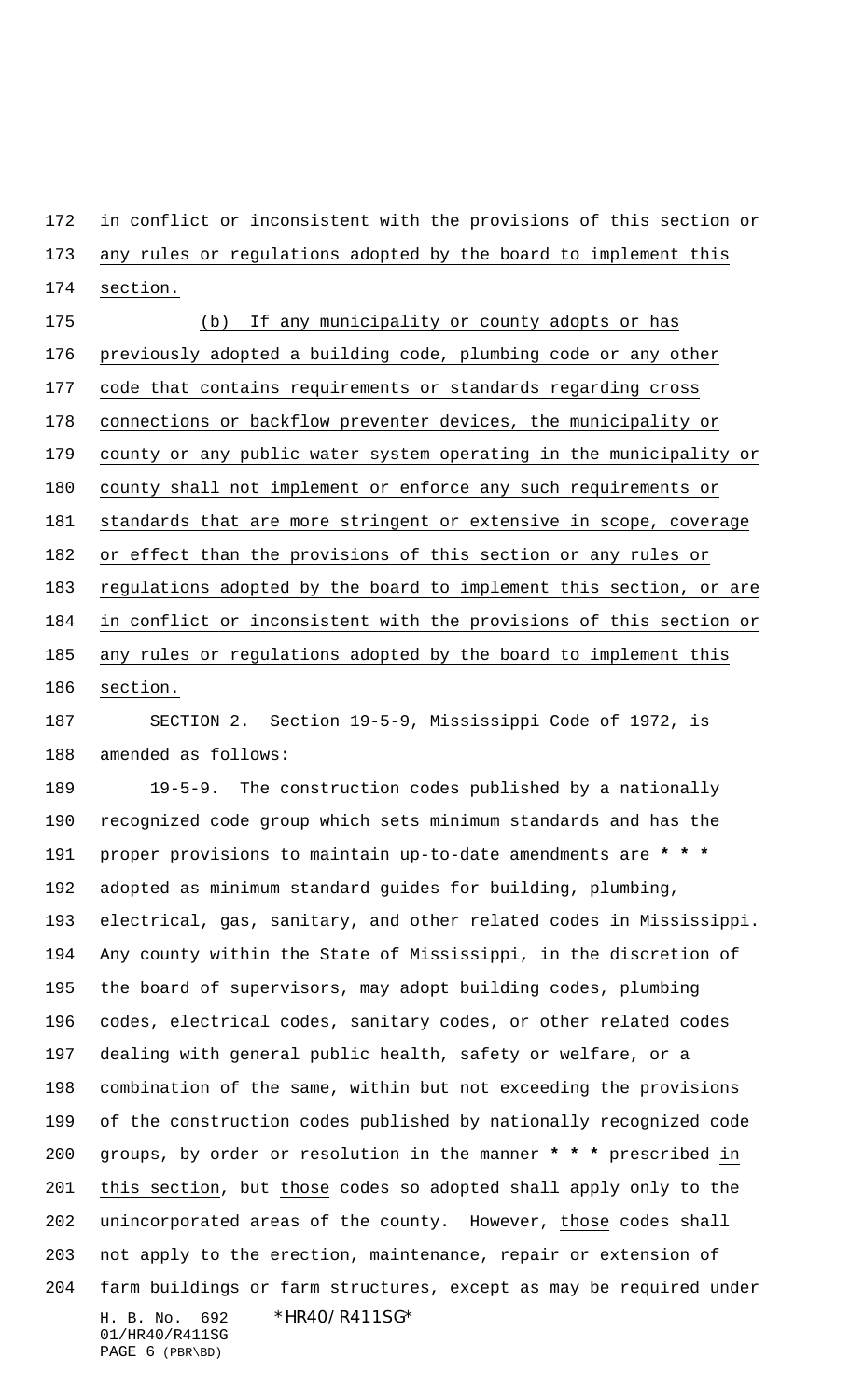the terms of the "Flood Disaster Protection Act of 1973" and shall apply to a master planned community as defined in Section 19-5-10, only to the extent allowed in Section 19-5-10. The provisions of this section shall not be construed to authorize the adoption of any code which applies to the installation, repair or maintenance of electric wires, pipelines, apparatus, equipment or devices by or for a utility rendering public utility services, required by it to be utilized in the rendition of its duly authorized service to the public. Before any such code shall be adopted, it shall be either printed or typewritten and shall be presented in pamphlet form to the board of supervisors at a regular meeting. The order or resolution adopting the code shall not set out the code in full, but shall merely identify the same. The vote or passage of the order or resolution shall be the same as on any other order or resolution. After its adoption, the code or codes shall be certified to by the president and clerk of the board of supervisors and shall be filed as a permanent record in the office of the clerk who shall not be required to transcribe and record the same in the minute book as other orders and resolutions.

 All provisions of this section shall apply to amendments and revisions of the codes mentioned in this section. The provisions of this section shall be in addition and supplemental to any existing laws authorizing the adoption, amendment or revision of county orders, resolutions or codes.

H. B. No. 692 \*HR40/R411SG\* 01/HR40/R411SG PAGE 7 (PBR\BD) Any code adopted under the provisions of this section shall not be in operation or force until sixty (60) days have elapsed from the adoption of same; however, any code adopted for the immediate preservation of the public health, safety and general welfare may be effective from and after its adoption by a unanimous vote of the members of the board. Within five (5) days after the adoption or passage of an order or resolution adopting that code or codes the clerk of the board of supervisors shall publish in a legal newspaper published in the county the full text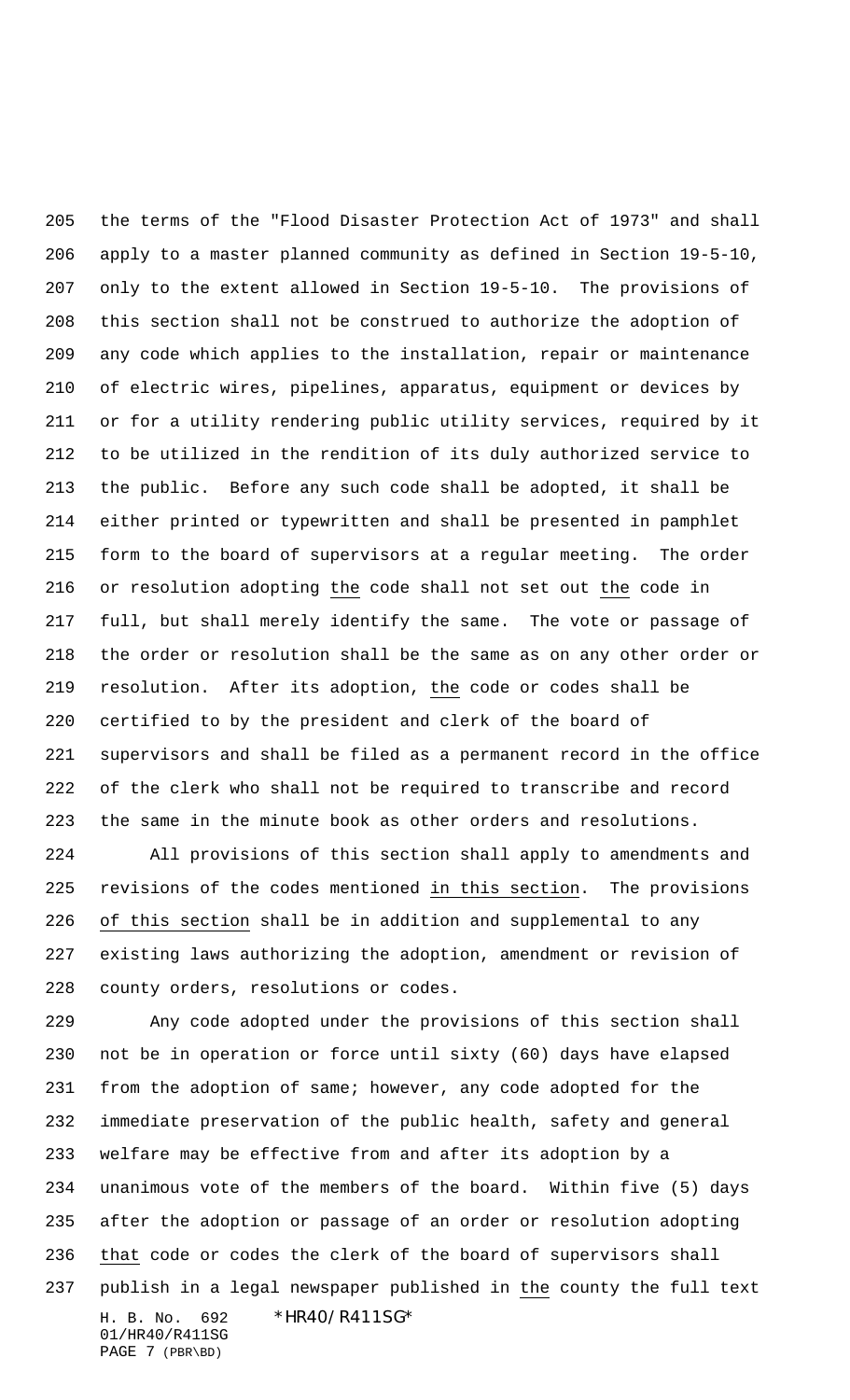of the order or resolution adopting and approving the code, and the publication shall be inserted at least three (3) times, and shall be completed within thirty (30) days after the passage of the order or resolution.

 Any person or persons objecting to the code or codes may object in writing to the provisions of the code or codes within sixty (60) days after the passage of the order or resolution approving same, and if the board of supervisors adjudicates that ten percent (10%) or more of the qualified electors residing in the affected unincorporated areas of the county have objected in writing to the code or codes, then in such event the code shall be inoperative and not in effect unless adopted for the immediate preservation of the public health, safety and general welfare until approved by a special election called by the board of supervisors as other special elections are called and conducted by the election commissioners of the county as other special elections are conducted, the special election to be participated in by all the qualified electors of the county residing in the unincorporated areas of the county. If the voters approve the code or codes in the special election it shall be in force and in operation thereafter until amended or modified as **\* \* \*** provided in this section. If the majority of the qualified electors voting in the special election vote against the code or codes, then, in such event, the code or codes shall be void and of no force and effect, and no other code or codes dealing with that subject shall be adopted under the provisions of this section until at least two (2) years thereafter.

 After any such code shall take effect the board of supervisors is authorized to employ such directors and other personnel as the board, in its discretion, deems necessary and to expend general county funds or any other funds available to the board to fulfill the purposes of this section.

H. B. No. 692 \*HR40/R411SG\* 01/HR40/R411SG PAGE 8 (PBR\BD)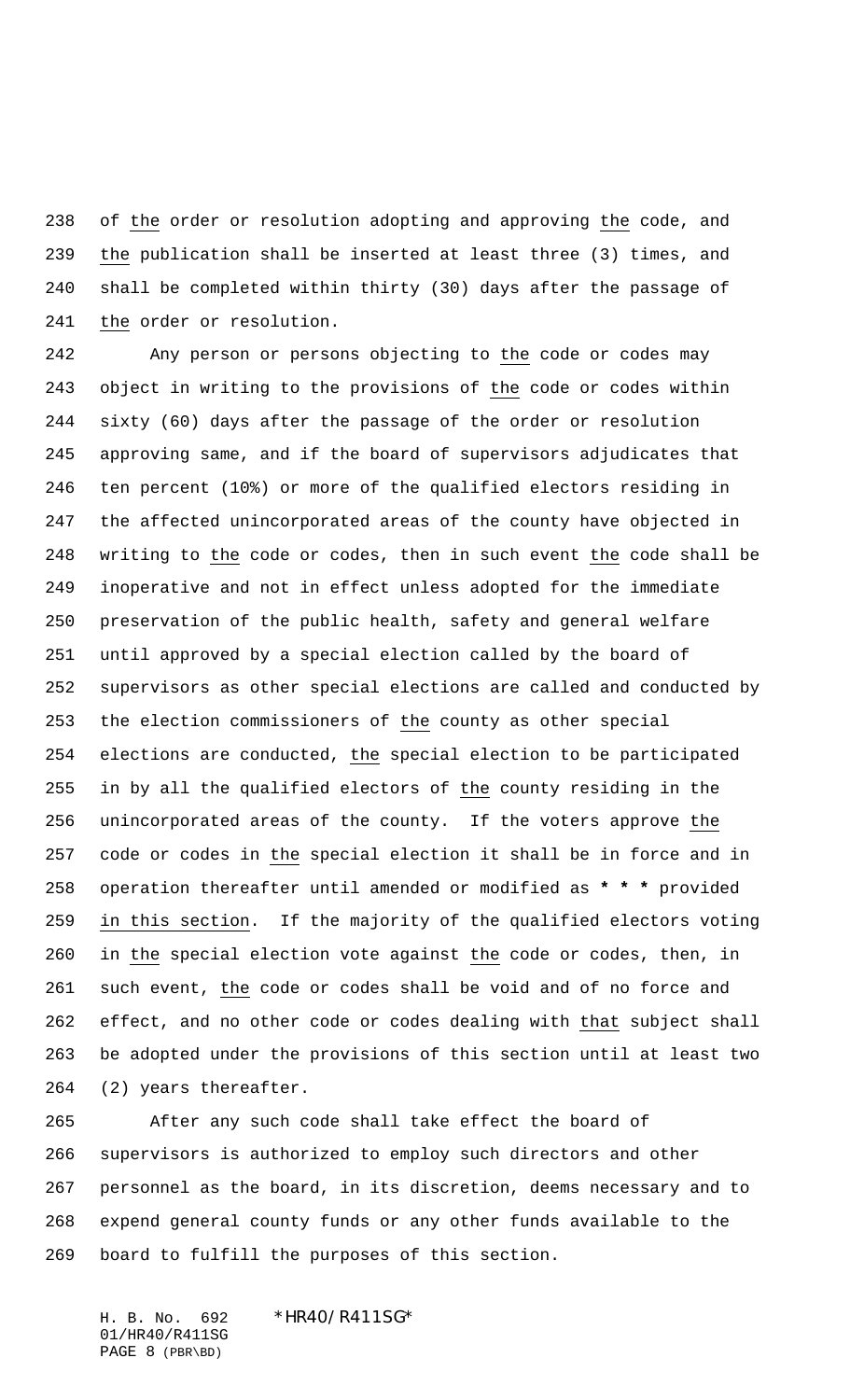For the purpose of promoting health, safety, morals or the general welfare of the community, the governing authority of any municipality, and, with respect to the unincorporated part of any county, the governing authority of any county, in its discretion, are empowered to regulate the height, number of stories and size of building and other structures, the percentage of lot that may be occupied, the size of the yards, courts and other open spaces, the density or population, and the location and use of buildings, structures and land for trade, industry, residence or other purposes, but no permits shall be required except as may be required under the terms of the "Flood Disaster Protection Act of 1973" for the erection, maintenance, repair or extension of farm buildings or farm structures outside the corporate limits of municipalities.

 The authority **\* \* \*** granted in this section is cumulative and supplemental to any other authority granted by law.

 Notwithstanding any provision of this section to the contrary, any code adopted by a county before or after the effective date of House Bill No. 692, 2001 Regular Session, is subject to the provisions of Section 41-26-14(10).

 SECTION 3. Section 21-19-25, Mississippi Code of 1972, is amended as follows:

H. B. No. 692 \*HR40/R411SG\* 01/HR40/R411SG 21-19-25. Any municipality within the State of Mississippi may, in the discretion of its governing authorities, adopt building codes, plumbing codes, electrical codes, gas codes, sanitary codes, or any other codes dealing with general public health, safety or welfare, or a combination of the same, by ordinance, in the manner **\* \* \*** prescribed in this section. Before any such code shall be adopted, it shall be either printed or typewritten, and it shall be presented in pamphlet form to the governing authorities of the municipality at a regular meeting. The ordinance adopting the code shall not set out the code in full, but shall merely identify the same. The vote on passage of

PAGE 9 (PBR\BD)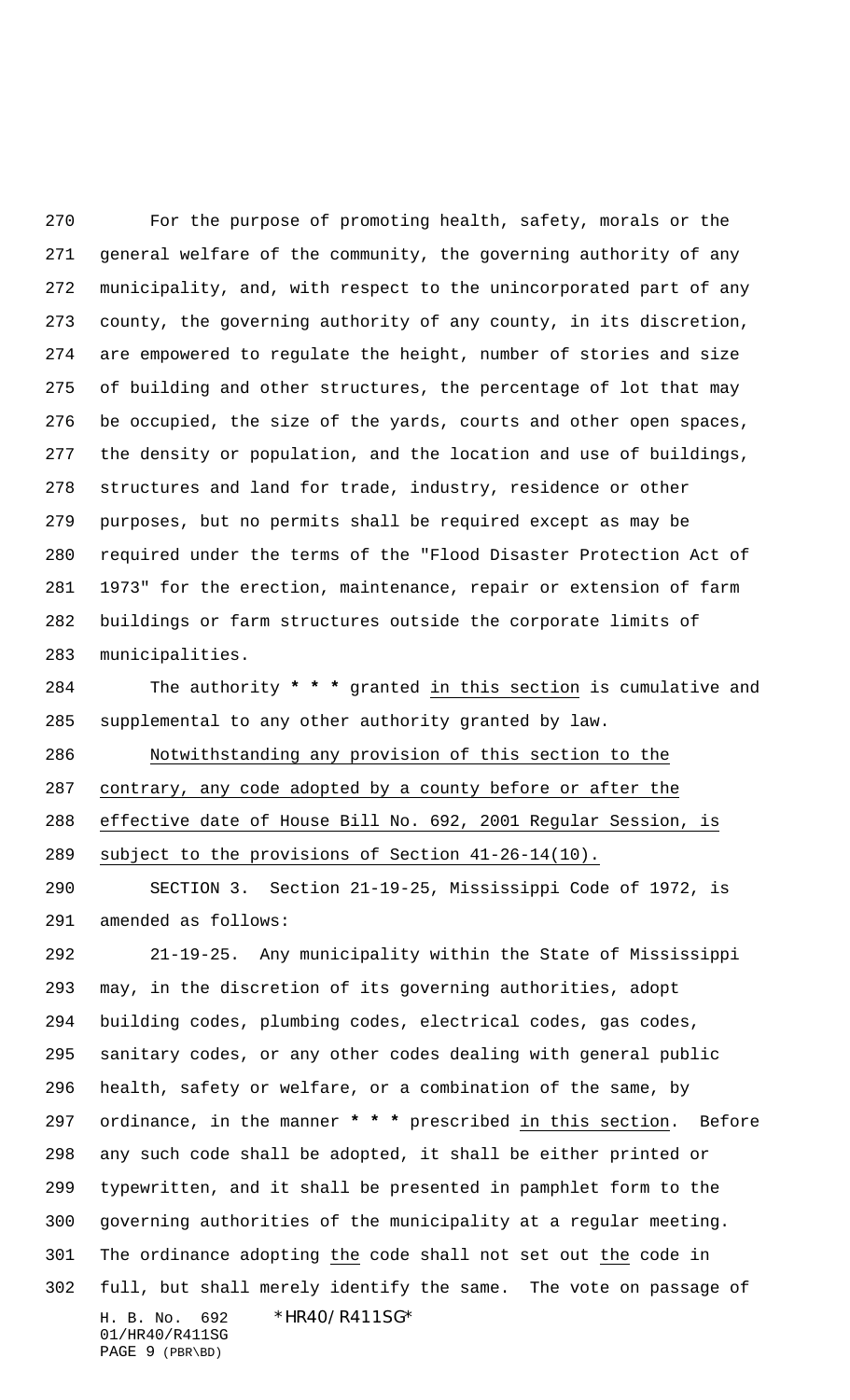the ordinance shall be the same as on any other ordinances. After its adoption, the code shall be certified to by the mayor and clerk of the municipality, and shall be filed as a permanent record in the office of the clerk, who shall not be required to transcribe and record the same in the ordinance book as other ordinances. It shall not be necessary that the ordinance adopting the code or the code itself be published in full, but notice of the adoption of the code shall be given by publication in some newspaper of the municipality for one (1) time, or if there be no such newspaper, by posting at three (3) or more public places within the corporate limits, a notice in substantially the following form:

 Notice is **\* \* \*** given that the city (or town or village) of \_\_\_\_\_\_\_\_\_, on the (give date of ordinance adopting code), adopted (state type of code and other information serving to identify the same) code.

 All the provisions of this section shall apply to amendments and revisions of the code mentioned in this section. Any code adopted in accordance with this section shall not be in force for one (1) month after its passage, unless the municipal authorities in the ordinance authorize to the contrary. The provisions of this section shall be in addition and supplemental to any existing laws authorizing the adoption, amendment or revision of municipal ordinances or codes.

 Notwithstanding any provision of this section to the contrary, any code adopted by a municipality before or after the effective date of House Bill No. 692, 2001 Regular Session, is subject to the provisions of Section 41-26-14(10).

 The provisions of this section shall apply to all municipalities of this state, whether operating under the code charter, a special charter, commission form, or other form of government.

H. B. No. 692 \*HR40/R411SG\* 01/HR40/R411SG PAGE 10 (PBR\BD)